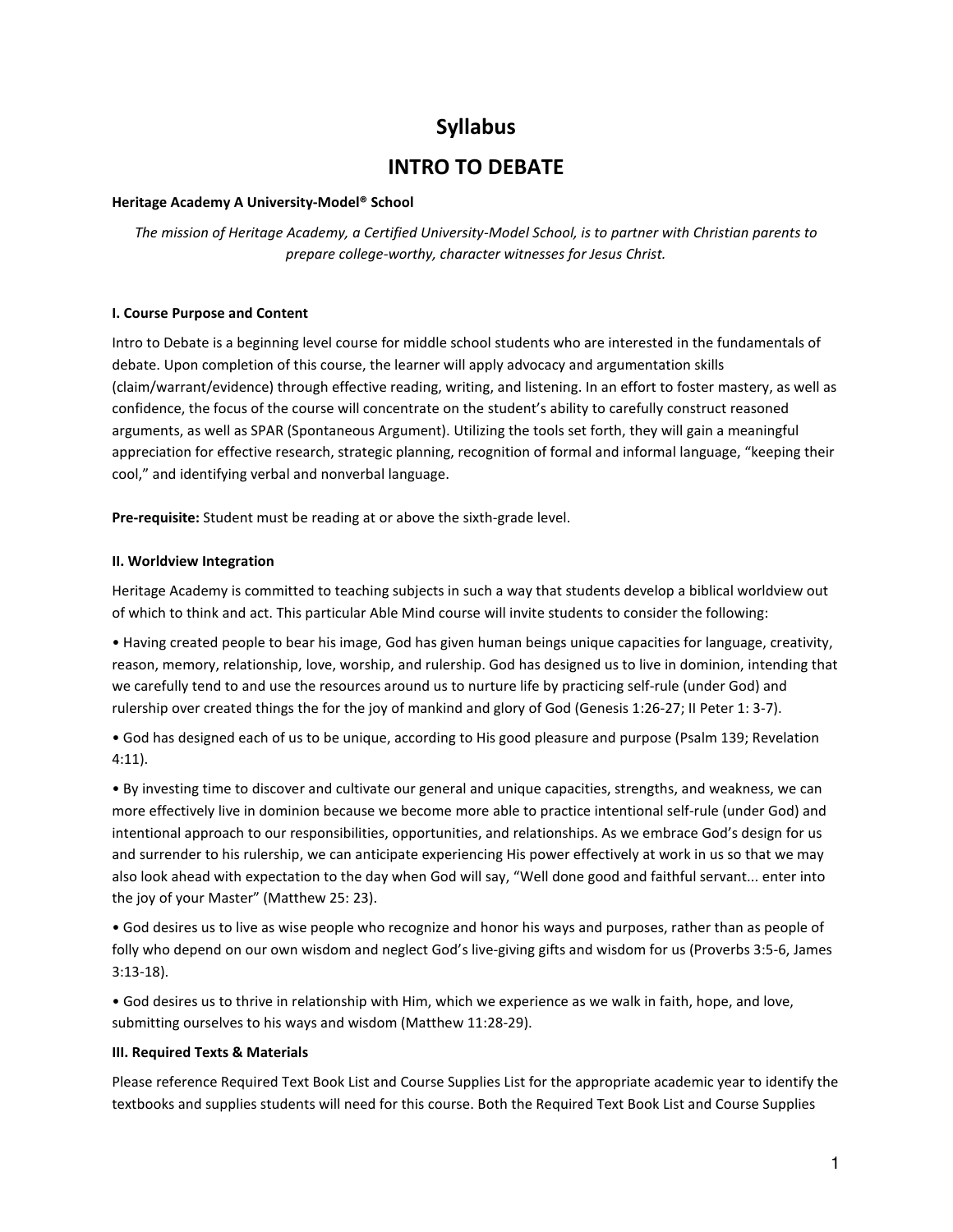List are accessible online.

#### IV. Course Guidelines/Student Requirements

#### A. Attendance

Attendance is imperative as concepts cannot be learned if a student is absent. Students are expected to attend class and contribute positively to the classroom environment.

Tardiness is disruptive to other class members. Please arrive on time and prepared. All absences and tardies are considered unexcused unless accompanied by a note from a parent or guardian. Please remember that three tardies generate one absence.

As communicated in Heritage Academy's Family Manual, a passing grade awarded at the end of the semester generally requires that a secondary student has attended at least forty-two class periods during the semester. Failure to meet this minimum attendance requirement may result in an F being awarded and recorded on the student's transcript.

### B. Absences and Late Work

In the case of planned absence(s), homework that is due during the student's absence must be completed and submitted to the instructor in advance.

When a student is unexpectedly and unavoidably absent due to ill health, past-due assignments must be submitted within two course periods after the student's return to school. When an unexpected absence must occur, please be sure to notify the school office and the instructor of the students' absence as quickly as possible, preferably before the involved class occurs. This contact may occur by phone or by email.

Late work that is submitted simply "late" will be graded and penalized with a ten percent grade reduction for each course period that it is late; homework will not be accepted more than three course periods (1 week) past its due date, unless previous arrangements between the teacher and the student's parent have been agreed to in light of peculiar circumstances that are occurring beyond the family's control.

## C. Student Conduct and Preparation for Learning

For the sake of promoting a safe and focused learning environment, the student is expected to do the following throughout the course of the semester:

1) Arrive on time to each class period with the appropriate class materials available for access (e.g.,

organized notebook with dividers and filed materials, paper, writing tools, texts, and other tools as directed)

2) Arrive prepared to submit completed at-home assignments at start of each class period.

3) Arrive ready to listen, learn, take notes, and participate in teacher-directed classroom discussions and activities.

4) Ask for clarification or further explanation when a concept or direction remains unclear.

5) Demonstrate a spirit of cooperation, kindness, and respect toward the teacher and fellow classmates, in

keeping with Heritage Academy's Code of Conduct.

6) Help keep the classroom area clean and orderly.

7) Cooperate with the parent-educator and the Heritage Academy teacher to complete homework in a timely fashion

8) Communicate concerns regarding schoolwork to both the Heritage Academy teacher and the parent-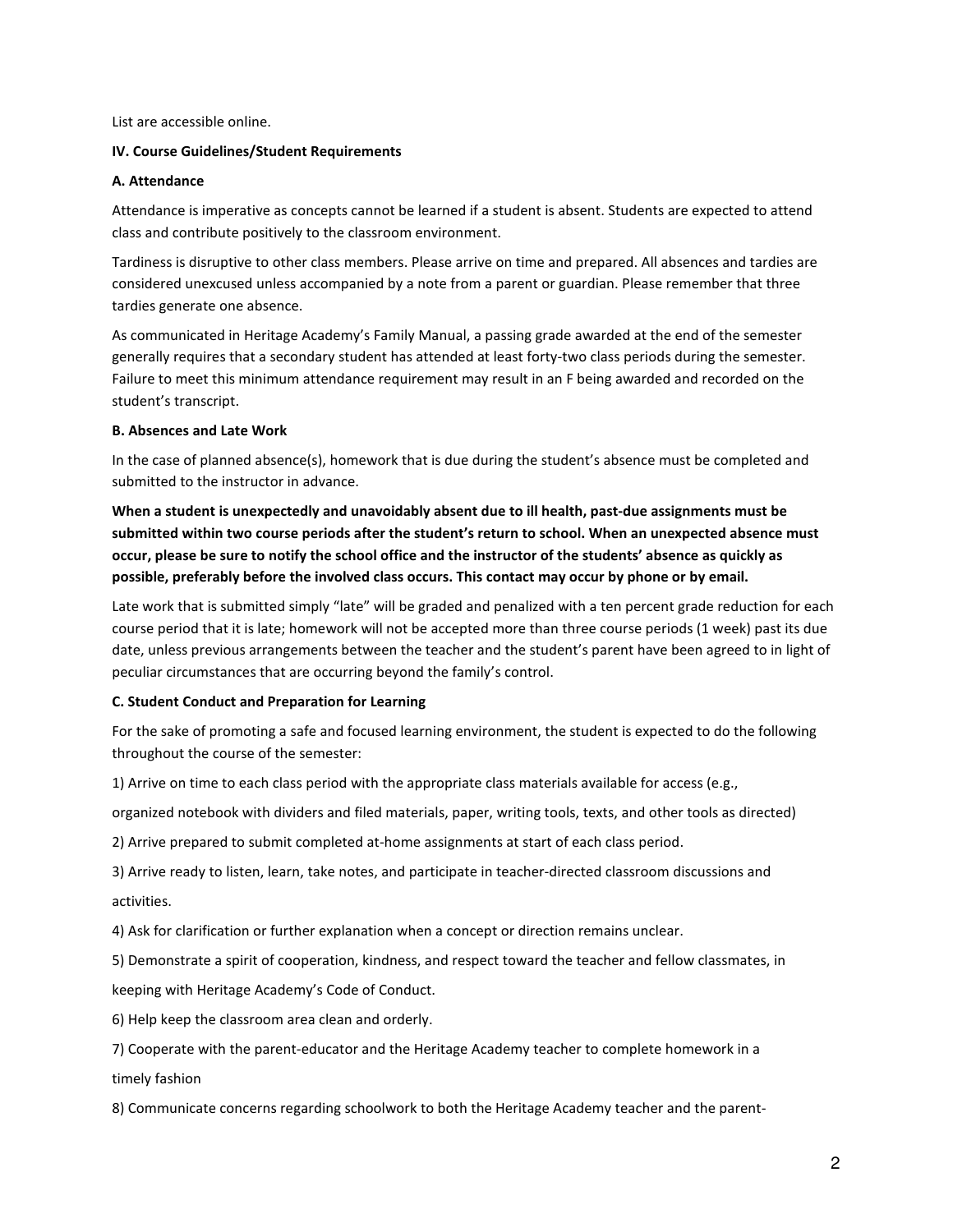educator, so that these concerns can be addressed quickly.

9) On the whole, conduct himself or herself in a manner that is worthy of Christ and reflects the life of the Holy Spirit in him/her: " . . . that you may live a life worthy of the Lord and may please Him in every way:

bearing fruit in every good work, growing in the knowledge of God, being strengthened with all power according to His glorious might so that you may have great endurance and patience, and joyfully giving thanks to the Father, who has qualified you to share in the inheritance of the saints in the kingdom of light" (Colossians 1:12).

## D. At-Home (Satellite Classroom) Investment

Daily home-assignments will be outlined on the weekly Home-Communication Sheet the student will receive each Monday. The student can expect to invest approximately 4 hours each week completing coursework at home in preparation for class periods. Course assignments may include any of the following:

- Reading and responsive analysis or reflection (written or oral)
- Self-reflection and critique
- Typing arguments on a word processor

• Completing Research / Special Projects: Students may be directed to research for various projects throughout the semester for the purpose of presenting information or interpretation. Such projects will most likely include web work and/or visits to the library. Plagiarism is never acceptable.

• Memorization Work

• Dialogue: Student may be instructed to discuss and/or explore certain topics or concepts with a parent. These assignments will be given purposefully and should not dismissed.

• Preparation for Tests and Quizzes: Students may be instructed to review notes, various texts, previously completed tests, scripture verses and/or to complete review questions or study guides, etc., in preparation for tests.

• Other Assignments: additional types of assignments may given throughout the semester at the discretion of the instructor.

## D. Assessments

A number of written examinations or equivalent alternative assessments/projects will be given throughout the course of the semester. A cumulative semester exam, fifty minutes in length, will also occur during the last week of the semester.

## E. Grades

| <b>Grade Apportionment</b>                 | <b>Grading Scale</b> |               |
|--------------------------------------------|----------------------|---------------|
| Regular At-Home Assignments 40%            | $100 - 95$ A         | $79 - 77C +$  |
| Daily Participation 20%                    | $94-90$ A-           | $76 - 73C$    |
| Tests/Alternative Assessments/Projects 40% | $89 - 87B +$         | $72 - 70C$    |
|                                            | $86 - 83B$           | $69-60D$      |
|                                            | $82 - 80B -$         | 59 or below F |

The course grade the student is awarded at the end of the semester will indicate the grade that will also appear on the student's transcript. Only grades at or above a C- or 70% will be considered passing and will also require that the student has fulfilled attendance requirements.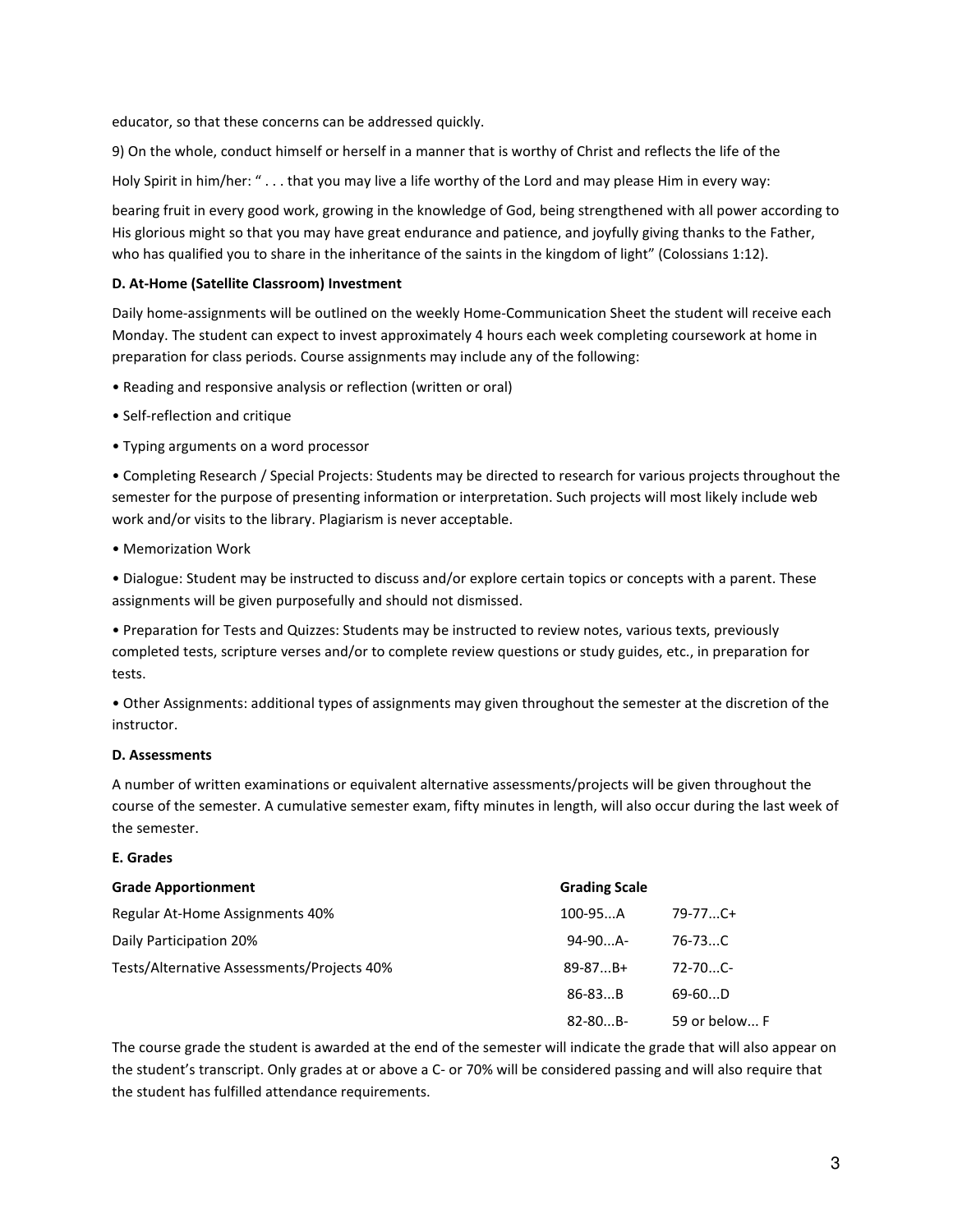#### V. Parent Responsibilities

#### A. Embracing the University Model

University-Model Schooling at Heritage Academy is driven by two guiding principles:

- ♦ to preserve and strengthen God-ordained family relationships
- ♦ to offer students the opportunity to achieve a high degree of academic excellence.

Heritage Academy operates as a University-Model School®, designed for families who want their students to flourish from a life anchored in the home yet still gain from the best aspects of traditional, classroom education. Courses offered at Heritage Academy occur every-other-day so that students may realize the benefits of qualified teachers and a focused learning community, yet continue to experience home as the primary, consistent base where parents remain their foremost guides for spiritual, social, academic, and character formation.

Parents, please consider ways you may maximize the benefits University-Model Schooling offers to your family. How can you as parents utilize the at-home study time this model provides to nurture deeper relationship and model and impart the faith, values, and life-patterns you desire your student to embrace?

#### B. Fulfilling the Parent Role

Within the University-Model School®, parents commit to fulfill a specified role related to each course in which their student is enrolled, as prescribed by the course's description. Each role identifies specific responsibilities that the teacher relies on the parent to perform, thus facilitating effective home/school partnership whereby students are assured of receiving needed support. For this course, Heritage Academy has designated parents the role of "Guide for Dependent Study."

This role recognizes that many courses at this level will begin to cover subject matter that may be unfamiliar to many parents. At the same time, the student is at a dependent age where disciplined study habits and strategies for managing time must be developed, not by parental force, but through positive encouragement and through the student's growing awareness of personal consequences. In order for this class to be successful, I as a teacher am depending upon you as parents to ensure that your son or daughter keeps up with the course material and to communicate with me should any difficulties or concerns arise.

#### C. Monitor Gradelink and View Seven-Week and Thirteen-Week Gradelink Reports

As your student earns grades for completed tests, quizzes, and various projects and homework assignments, these will be recorded on Gradelink.com for you to view at your convenience. My general goal will be to post grades online within a week of their being awarded.

In Gradelink, missing assignments will also be noted. Please take time to follow your student's progress on Gradelink so that you can quickly recognize and explore/address areas of patterns of difficulty or concern that may appear and affirm positive accomplishments.

Gradelink Reports, which will include parent-directed comments related to your student's behavior and progress in class, will be ready for parents to view at the seven-week and thirteen-week point in the semester.

Please contact the office if you have not received your Gradelink login information.

#### D. Attend Parent/Teacher Fellowship

I hope you will take time to come to Parent/Teacher Fellowship scheduled during the 7th week of each semester. This will give you and I brief opportunity to connect face-to-face and discuss your student's progress, making the most of the partnership that is so vital to students' success within the University Model®